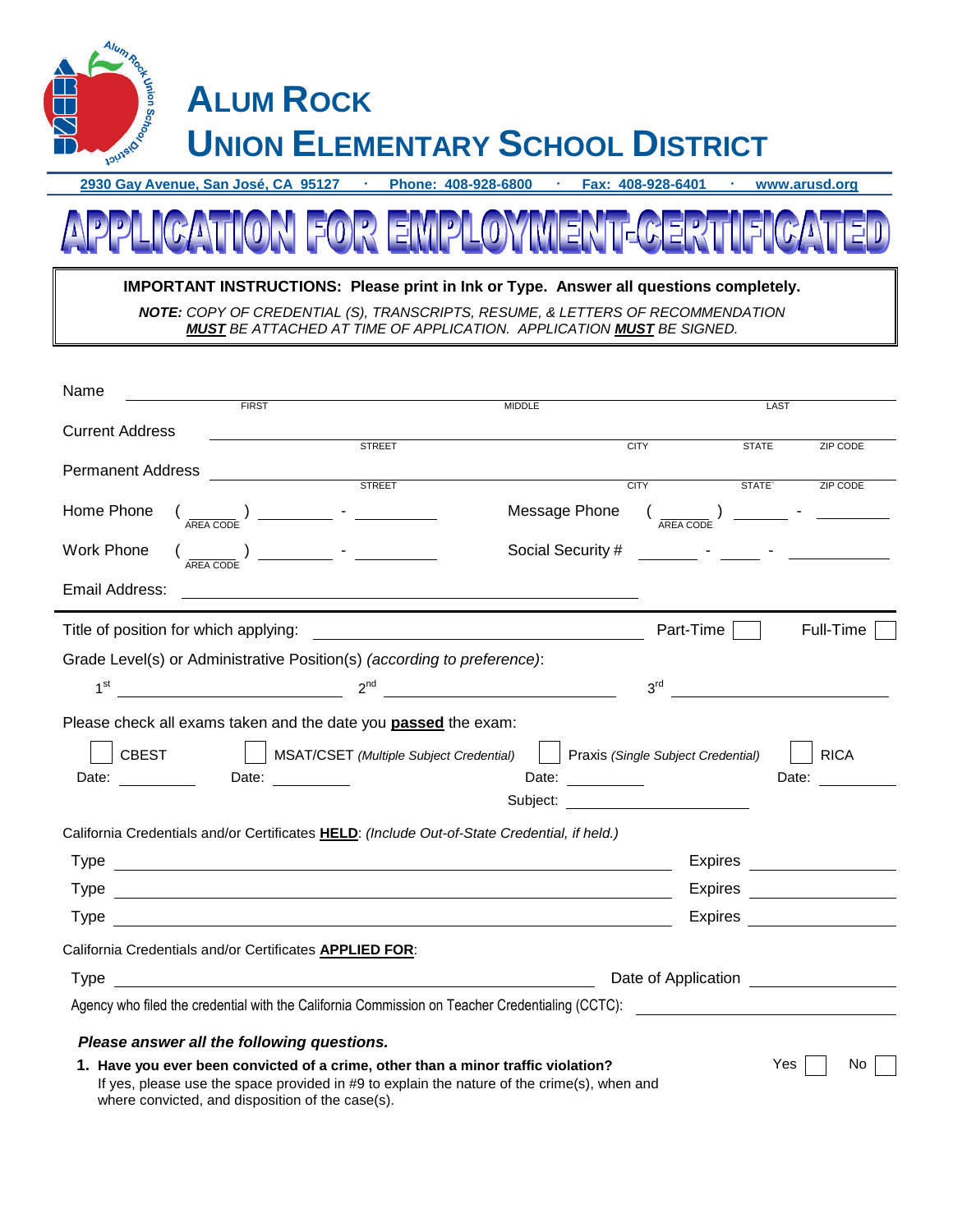|  | Alum Rock Union Elementary School District |                                 |
|--|--------------------------------------------|---------------------------------|
|  |                                            | <b>Certificated Application</b> |

**Page 2 of 4**

|                                                                                                                                                                                     |                                                       | Page 2 or 4 |    |
|-------------------------------------------------------------------------------------------------------------------------------------------------------------------------------------|-------------------------------------------------------|-------------|----|
| 2. Can you, upon employment, submit verification of your legal right to work in the United States?<br>(Proof of citizenship or immigration status will be required upon employment) |                                                       | Yes         | No |
| 3. Have you been employed with Alum Rock before?                                                                                                                                    |                                                       | Yes         | Νo |
| If yes, give title and date, or indicate if currently employed with Alum Rock.                                                                                                      |                                                       |             |    |
| Title:<br><u> 1989 - Johann Barbara, martin amerikan basal dan berasal dan berasal dalam basal dan berasal dalam berasal da</u>                                                     | Date: <u>__________</u>                               |             |    |
| 4. Have you ever left a regular teaching position at any time other than the end of the school year?<br>If yes, please use the space provided in #9 to explain.                     |                                                       | Yes         | No |
| 5. Have you ever been dismissed from employment due to misconduct or unsatisfactory service or<br>resigned to avoid dismissal?                                                      |                                                       | Yes         | No |
| If yes, please give details in the space provided in #9 to explain.                                                                                                                 |                                                       |             |    |
| 6. Are you able to perform the essential functions of the job for which you are applying?                                                                                           |                                                       | Yes         | No |
| If no, use the space provided in #9 to describe the functions that cannot be performed<br>and what can be done to accommodate the limitation(s).                                    |                                                       |             |    |
| 7. Do you speak a language other than English? If yes, please rate yourself.                                                                                                        |                                                       | Yes         | No |
|                                                                                                                                                                                     | 3<br>-5<br>NON-PROFICIENT<br><b>PROFICIENT</b>        |             |    |
| 8. Do you read and write a language other than English? If yes, please rate yourself.                                                                                               |                                                       | Yes         | Νo |
|                                                                                                                                                                                     | 3<br>12<br>4 5<br>NON-PROFICIENT<br><b>PROFICIENT</b> |             |    |
| 9. Please use this space for explanation to questions 1-6. (Use additional sheets of paper, if necessary.)                                                                          |                                                       |             |    |
|                                                                                                                                                                                     |                                                       |             |    |
| <b>Computer</b><br>Personal Computer  <br>Macintosh                                                                                                                                 |                                                       |             |    |
| List software package(s) in which you are proficient:                                                                                                                               |                                                       |             |    |
| <b>Professional Experience</b>                                                                                                                                                      |                                                       |             |    |
| Please provide below details regarding your administrative and/or teaching experience as listed on your application                                                                 |                                                       |             |    |

## **Extra-Curricular Interest And Related Information**

facilities, team teaching, multi-grade teaching etc.

Please provide below information that may be directly or indirectly related to your professional background. Suggestions: athletics, art, drama, musical ability, newspaper, bilingualism, reading skills, experiences, etc.

(including student teaching). Suggestions: for administrative position, describe actual position functions; for teaching, describe actual subjects and grade levels taught and show experience in special teaching situations such as open space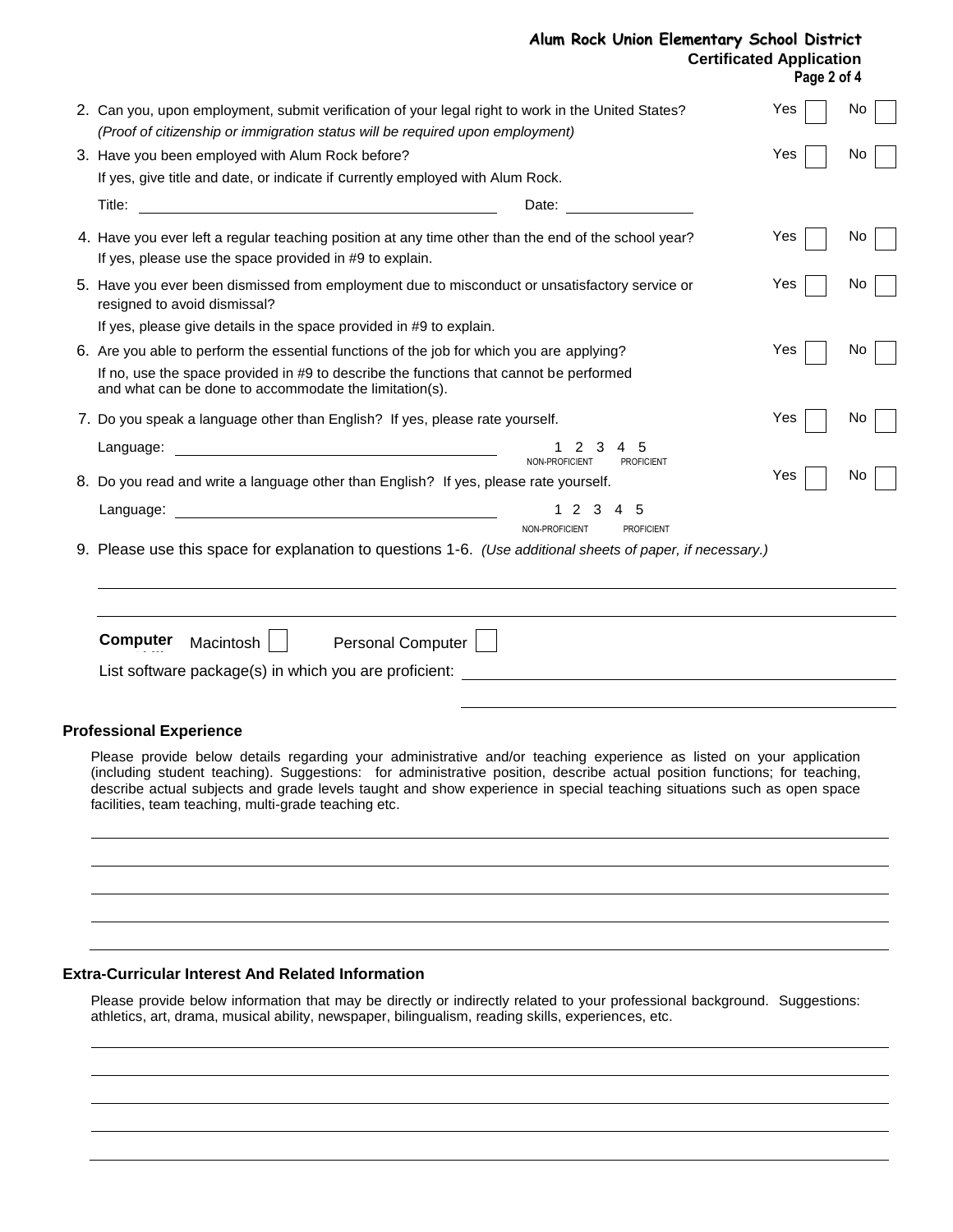## **Employment Experience**

Begin with your present or most recent job and account for **ALL** time during the past ten years. Verifiable voluntary experience will be considered if job related. If additional space is needed, please duplicate this sheet. **NOTE: A RESUME WILL NOT BE ACCEPTABLE AS A SUBSTITUTE FOR COMPLETING THIS SECTION**

| <b>Employer Name and Address</b> | <b>Dates</b>        | <b>Description of Job</b> |           |  |           |  |
|----------------------------------|---------------------|---------------------------|-----------|--|-----------|--|
| Name                             | From                |                           |           |  |           |  |
| Address                          |                     |                           |           |  |           |  |
| City/State/Zip                   | To                  |                           |           |  |           |  |
| Supervisor/Title                 |                     | Full-time                 | Part-time |  | Volunteer |  |
| Phone#                           | Reason for Leaving: |                           |           |  |           |  |
| Name                             | From                |                           |           |  |           |  |
| Address                          |                     |                           |           |  |           |  |
| City/State/Zip                   | To                  |                           |           |  |           |  |
| Supervisor/Title                 |                     | Full-time                 | Part-time |  | Volunteer |  |
| Phone#                           | Reason for Leaving: |                           |           |  |           |  |
| Name                             | From                |                           |           |  |           |  |
| Address                          |                     |                           |           |  |           |  |
| City/State/Zip                   | To                  |                           |           |  |           |  |
| Supervisor/Title                 |                     | Full-time                 | Part-time |  | Volunteer |  |
| Phone#                           | Reason for Leaving: |                           |           |  |           |  |
| Name                             | From                |                           |           |  |           |  |
| Address                          |                     |                           |           |  |           |  |
| City/State/Zip                   | To                  |                           |           |  |           |  |
| Supervisor/Title                 |                     | Full-time                 | Part-time |  | Volunteer |  |
| Phone#                           | Reason for Leaving: |                           |           |  |           |  |
| Name                             | From                |                           |           |  |           |  |
| Address                          |                     |                           |           |  |           |  |
| City/State/Zip                   | To                  |                           |           |  |           |  |
| Supervisor/Title                 |                     | Full-time                 | Part-time |  | Volunteer |  |
| Phone#                           | Reason for Leaving: |                           |           |  |           |  |